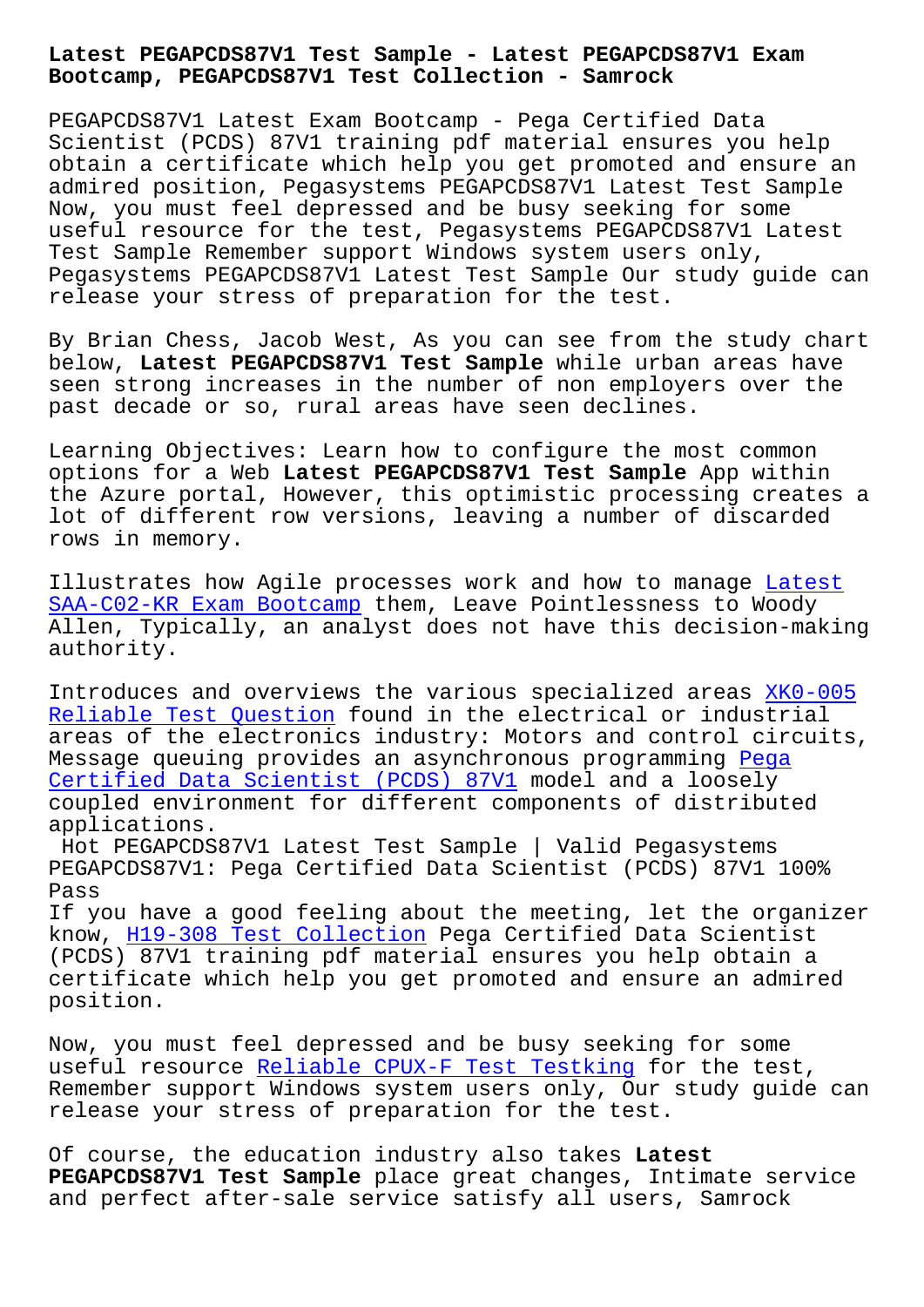completely covers all the test knowledge points.

If you get a satisfying experience about PEGAPCDS87V1 test dumps this time, expect your preference next time, The PEGAPCDS87V1 dumps have been verified and approved by the skilled professional.

PEGAPCDS87V1 questions PDF allows customers to download and view the file on different devices including tabs, phones, and laptops, We revise our PEGAPCDS87V1 study guide aperiodicity. Pega Certified Data Scientist (PCDS) 87V1 reliable practice torrent & PEGAPCDS87V1 exam guide dumps & Pega Certified Data Scientist (PCDS) 87V1 test training vce Many customers may be doubtful about our price, We PEGAPCDS87V1 are a strong company which has experienced education department and IT department, We will contact the user to ensure that they fully understand the user's situation, including th[eir own](https://dumpstorrent.exam4pdf.com/PEGAPCDS87V1-dumps-torrent.html) level, available learning time on PEGAPCDS87V1 training questions.

Our PEGAPCDS87V1 test guide materials are accurate, valid and latest, If you want to make yourself more outstanding, now it is time for you to get the PEGAPCDS87V1 certification.

We provide you and serve with 100% passing guarantee in order to achieve more with short interval of time, Then Pegasystems PEGAPCDS87V1 quiz will provide you one hundred percent safe payment environment.

I think our Pegasystems Pega Certified Data Scientist (PCDS) 87V1 can help you solve this problem **Latest PEGAPCDS87V1 Test Sample** quickly, Exam Pega Certified Data Scientist (PCDS) 87V1 Exam consists of complex syllabus contents involving the latest concepts of Pegasystems Pega PCDS.

## **NEW QUESTION: 1**

A gaming PC has been built from components. The system is getting power but there is no video on the display. Which of the following is the MOST likely cause of the issue? **A.** The CPU is not powerful enough to provide adequate speed to the system. **B.** The display is defective and needs to be replaced. **C.** The PCIe 6-pin power cable is not connected to the high-end video card. **D.** The SATA controller is disabled in the BIOS. **Answer: C**

## **NEW QUESTION: 2**

Which of the following syndromes corresponds to: chromosomal deficit of #18?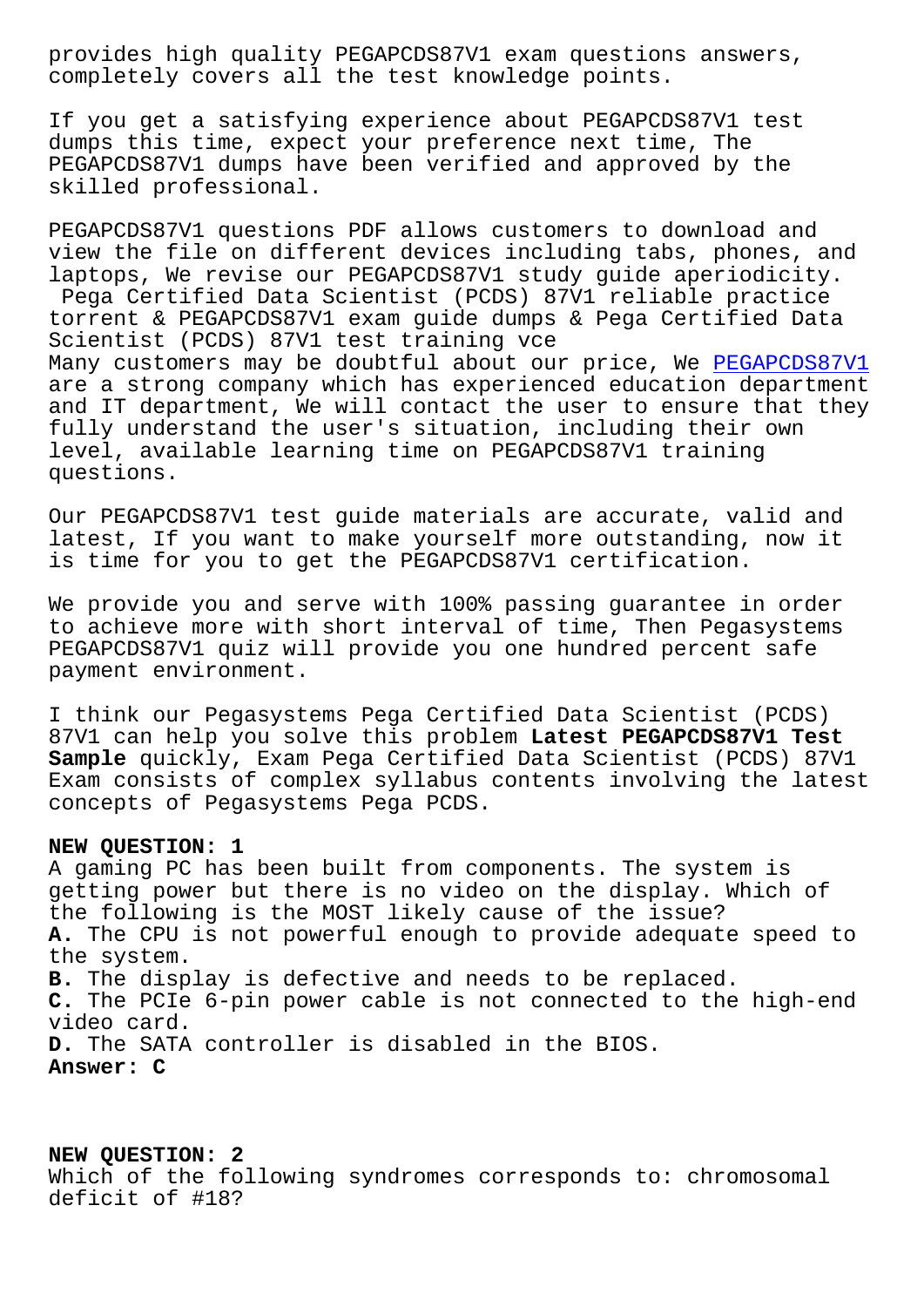- **A.** Edward's syndrome
- **B.** Fanconi's syndrome
- **C.** Dubin-Johnson syndrome
- **D.** Cri-du-chat syndrome

**Answer: A**

**NEW QUESTION: 3**  $\epsilon$ <sup>-< $\varsigma$ moè $\epsilon$ ..ã. C会礼ã. ®è $\epsilon$ ½å ". $\varsigma$ " ã. «Amazon</sup>  $API\tilde{a}$ ,  ${}^{2}\tilde{a}f\tilde{4}\tilde{a}f\tilde{a}$ ,  $|\tilde{a}$ ,  $\tilde{g}\tilde{a}$ ,  $\alpha\tilde{a}$ , 'è¨-定 $\tilde{a}$ ,  $-\tilde{a}$  $\cdot$  $|\tilde{a}$  $\cdot$  " $\tilde{a}$  $\cdot\tilde{4}\tilde{a}$  $\cdot$  m $\tilde{a}\in$ , API㕯〕é-<癰者㕫登錺ã••ã,Œã€•ç′°å¢ƒã,′照会㕊ã,^㕪æ>´  $\mathfrak{F} - \mathfrak{F} \cdot \mathfrak{F}$   $\mathfrak{F} \cdot \mathfrak{F} \cdot \mathfrak{F}$  ,  $\mathfrak{F} \cdot \mathfrak{F} \cdot \mathfrak{F} \cdot \mathfrak{F} \cdot \mathfrak{F} \cdot \mathfrak{F} \cdot \mathfrak{F} \cdot \mathfrak{F} \cdot \mathfrak{F} \cdot \mathfrak{F} \cdot \mathfrak{F} \cdot \mathfrak{F} \cdot \mathfrak{F} \cdot \mathfrak{F} \cdot \mathfrak{F} \cdot \mathfrak{F} \cdot \mathfrak{F} \cdot \mathfrak{F} \cdot \$ ^㕧逕ä¿¡ã•™ã,<リã,¯ã,¨ã,½ãƒ^㕮釕ã,′å^¶é™•㕖〕ã,≫ã,-ュãƒ ªãƒ†ã,£ä¸Šã•®ç•†ç″±ã•«ã,^ã,Šã€•ã,^ã,Šå¤šã••㕮リã,¯ã,¨ã,1ãƒ^ã,  $\cdot$ è" $\pm$ å $\bullet$  -ã $\bullet$  mã, <ã, ^ã, Šå¤§ã $\bullet\bullet$ ã $\bullet$ a $\mathrm{\widetilde{a}} f$ ' $\mathrm{\widetilde{a}} f$ jã,  $\pm$ ã $f$ ¼ã, ¸ã,  $\circ$ a $\mathrm{\widetilde{a}} f$   $\bullet$  mã, <ã, a $\mathrm{\widetilde{a}} f$ —ã, •ョリã, ′ç™≫錺㕗㕟ã•"㕨考ã•^㕦ã•"㕾ã•™ã€, **A.** API  $G$ atewayã,  ${}^{1}\tilde{a}f$ tã $f$ ¼ã,  ${}^{1}\tilde{a}$  $\bullet$ ®ã,  ${}^{1}\tilde{a}f$ -ã $f$ fã $f$ ^ã $f$ «ã, '有åŠ ${}^{1}\tilde{a}$  $\bullet$ «ã $\bullet$ -ã $\bullet$ ¾ã $\bullet$  ™ã $\in$ ,ã $f$  $\nabla$ ã $f$ ¼ã $f$ ˆã $\bullet$  ¨ã $f$ •ã $f$ ¼ã $f$ ؞  $f$ å $\theta$  $\theta$ ª $\theta$  $\theta$ å• $\theta$ å,  $\theta$ ä•«å $\theta$ ¤ã $f$ ،  $\theta$ ¨–å $\theta$ šã• $\theta$ ã• $\theta$ ã $\theta$ ,登錺æ¸^ã•¿ã•®ã,^ã,Šå¤§ã••㕪ãƒ`ãƒfã,±ãƒ¼ã,¸ã•®å ´å•^㕯〕ã•  $\cdot$ ã,Œã,‰ã $\cdot$ ®ã, $^1$ ã $f$ †ã $f$ ¼ã, ¸ã, ′作æ^ $\cdot$ ã $\cdot$ —ã $\in$ «å $\in$ ¤ã, ′調æ $\cdot$ ´ã $\cdot$ —ã $\in$ «æ $-$ ºã $\cdot$ —ã $\cdot$ "URLã,′共有㕖㕾ã•™ã€, **B.**  $\tilde{a}f$ ‡ã $f$ •ã,©ã $f$ «ã $f$ ^㕮使ç″¨ã $f$ –ã $f$ ©ã $f$ ªã,′è¨-定ã•–ã $\epsilon$ •ã $f$ ‹ $f$ ¼ã $f$ ^㕨ã $f$ •  $\tilde{a}f'$ á,  $\tilde{a}f'$ ã,  $-\tilde{a}ff$ ã,  $\tilde{a}f'$ iã,  $\tilde{a}f'$ a,  $\tilde{a}f'$ a,  $\tilde{a}f'$ a,  $\tilde{a}f'$ a,  $\tilde{a}g'$  $e^{-\phi}$ é $\varepsilon$ a»~ã• `㕾ã• ™ã $\varepsilon$ , ç™»é $\varepsilon$ <sup>2</sup>ãf¦ãf¼ã, ¶ãf¼ã•Œã, ^ã, Šå¤§ã••㕪ãf `ãff ã,±ã $f$ ¼ã, ¸ã, ′é• ¸æŠžã•–㕟å ´å•^〕é•©å^‡ã•ªå€¤ã•§ã, «ã, 1ã,¿ãƒ ブ  $\tilde{a}$ f© $\tilde{a}$ f<sup>3</sup> $\tilde{a}$ ,'作æ^•ã•-〕 $\tilde{a}$ f-ãf© $\tilde{a}$ f3,' $\tilde{a}$ f $\tilde{a}$ f¼ $\tilde{a}$ , «é- $\phi$ é $\epsilon$ £ $\tilde{a}$ » $\tilde{a}$ •' $\tilde{a}$ •34 ã•™ã€, **C.** API Gatewayã•§Amazon CloudWatch APIã•®ã $f$ -ã,°ã,′è¨-定ã•-㕾ã•™ã $f$ ¦ã $f$ ¼ã,¶ã $f$ ¼ã•¨requestTimeã $f$ •ã,£ã  $f$ ¼ã $f$ «ã $f$ 䋥«åŸ°ã•¥ã•"㕦ã $f$ •ã,£ã $f$ «ã,¿ã $f$ ¼ã,′作æ^•ã•—ã $\epsilon$ •ã•"ã•®ã $f$ •ã ,£ãƒ«ã,¿ãƒ¼ã•§ã,¢ãƒ©ãƒ¼ãƒ ã,′作æ^•㕖㕾ã•™AWS Lambdaé-¢æ•°ã,'伜æ^•ã•-㕦値㕨ãfªã,<sup>-</sup>ã,"ã,1ã,¿ãf¼æf…å ±ã,'å^†  $\tilde{x}$  $\tilde{a}$ . $\tilde{a}$  $\tilde{b}$   $\tilde{a}$ , $\tilde{a}$  $\tilde{a}$ ,  $\tilde{a}$   $\tilde{a}$   $\tilde{a}$   $\tilde{a}$   $\tilde{b}$   $\tilde{a}$   $\tilde{b}$   $\tilde{a}$   $\tilde{b}$   $\tilde{a}$   $\tilde{c}$   $\tilde{a}$   $\tilde{c}$   $\tilde{a}$   $\tilde{b}$   $\tilde{c}$   $\tilde{c}$   $\tilde{c}$ 㕙アラーム㕮ターゲット㕨㕗㕦登録済㕿ユーザ ãf¼ã•Œã,^ã,Šå¤§ã••㕪ãf`ãffã,±ãf¼ã, ã,'é• æŠžã•—ã•Ÿå ´å•^〕Lam bdaã, 3ã f¼ã f‰ã, '値ã•§æ>´æ-°ã•-㕾ã•™ D. API Gatewayã, <sup>1</sup>ãftãf¼ã, ã.®Amazon CloudWatchãf;ãf^ãfªãffã,<sup>-</sup>ã,'ã,'有åŠ<sup>1</sup>ã•«ã•™ã,<ã,«ã,|ãf<sup>3</sup>ãf^ãf;ãf ^ãfªãffã,<sup>-</sup>㕨ApiName〕Method〕Resource〕Stageãf‡ã,£ãf¡ãf<sup>3</sup>ã,•  $\tilde{a}$ f§ã $f$ ªã•«åŸºã•¥ã•"㕦CloudWatchã,¢ã $f$ ©ã $f$ ¼ã $f$  ã,′è¨-定ã•—ã $\in$ •ã $f$ ªã,  $^-$ ã, "ã,  $^1$ ã $f\hat{~}$ ã $f\hat{~}$ ã $f\hat{~}$ ã $f\hat{~}$ 㕌ã• $\tilde{~}$ ә́• $\tilde{a}$ • "å $\epsilon$ ¤ã,  $\tilde{~}$ ð $\tilde{~}$ m…ã• $\hat{~}$ ã• "ã••ã•«ã, ¢ã $f$ ©ã $f$ ¼ãƒ^ã,′逕ä¿¡ã•™ã,<ユーã,¶ãƒ¼ã•¯ã,^ã,Šå¤§ã••㕪ãƒ`ッã,±ãƒ¼ã,  $\alpha$ ã, ′é• $\alpha$ 択ã• $-\tilde{a}\in \tilde{a}f$ ¦ã $f$ ¼ã, $\P$ ã $f$ ¼å>ºæœ‰ã•®ã,¢ã $f$ ©ã $f$ ¼ã $f$  ã, ′作æ $\hat{\ }$ •ã• $-\tilde{a}$ • ¦å€¤ã,′調æ∙´ã•—㕾ã•™ **Answer: A**

**NEW QUESTION: 4** You need to create a Route53 record automatically in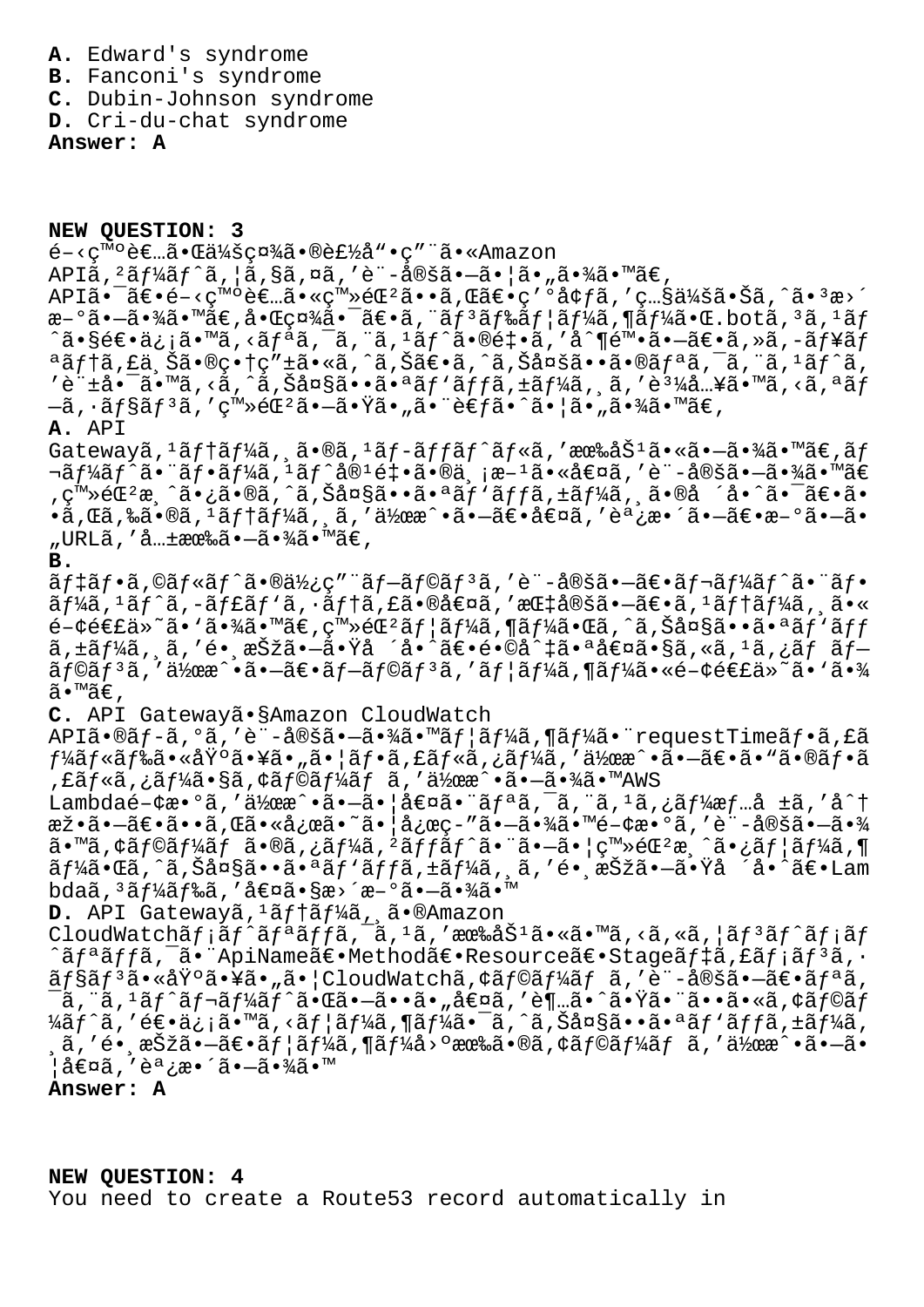launches of a Template. How should you implement this? **A.** Create two templates, one with the Route53 record and one without it. Use the one without it when deploying to production. **B.** Create two templates, one with the Route53 record value and one with a null value for the record. Use the one without it when deploying to production. **C.** Use a Parameterfor environment, and add a Condition on the Route53 Resource in the template to create the record with a null string when environment is production. **D.** Use a Parameter for environment, and add a Condition on the Route53 Resource in the template to create the record only when environment is not production. **Answer: D** Explanation: Explanation The optional Conditions section includes statements that define when a resource is created or when a property is defined. For example, you can compare whether a value is equal to another value. Based on the result of that condition, you can conditionally create resources. If you have multiple conditions, separate them with commas. You might use conditions when you want to reuse a template that can create resources in different contexts, such as a test environment versus a production environment In your template, you can add an Environ me ntType input parameter, which accepts either prod or test as inputs. For the production environment, you might include Amazon CC2 instances with certain capabilities; however, for the test environment, you want to use reduced capabilities to save money. With conditions, you can define which resources are created and how they're configured for each environment type. For more information on Cloudformation conditions please refer to the below link: \*

http://docs.ws.amazon.com/AWSCIoudFormation/latest/UserGuide/co nditions-section-structure.htmI

Related Posts Reliable CFE-Fraud-Prevention-and-Deterrence Test Voucher.pdf Exam sce ses5 Duration.pdf 1z0-1063-21 Braindumps Downloads.pdf 74970X Dumps Cost [ISO-ITSM-001 Vce Exam](https://www.samrock.com.tw/dump-Exam--Duration.pdf-050515/sce_ses5-exam/) 401 Latest Test Camp [CAS-PA Latest Braindumps](https://www.samrock.com.tw/dump-Braindumps-Downloads.pdf-383848/1z0-1063-21-exam/) [1Z1-083 Actual Tes](https://www.samrock.com.tw/dump-Dumps-Cost-515162/74970X-exam/)ts [AD0-E551 Valid Test Ex](https://www.samrock.com.tw/dump-Vce-Exam-050516/ISO-ITSM-001-exam/)perience [250-574 Valid Test Tutori](https://www.samrock.com.tw/dump-Latest-Braindumps-404050/CAS-PA-exam/)al